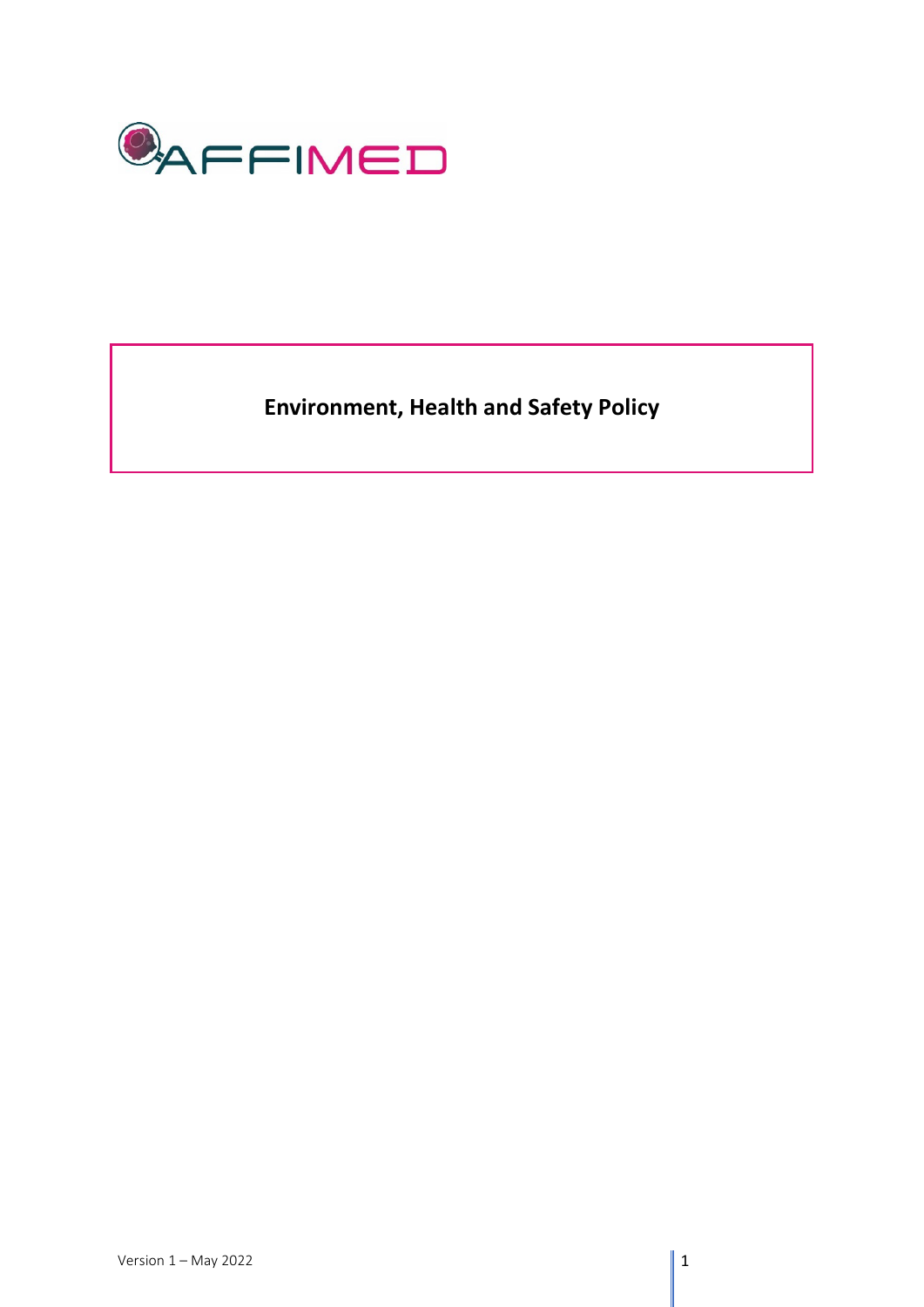# Table of Content

| 1.             |  |
|----------------|--|
| 2.             |  |
| 3.             |  |
| $\mathbf{4}$ . |  |
| 4.1.           |  |
| 4.2.           |  |
| 5.             |  |
| 5.1.           |  |
| 5.2.           |  |
| 5.3.           |  |
| 5.4.           |  |
| 5.5.           |  |
| 5.6.           |  |
| 5.7.           |  |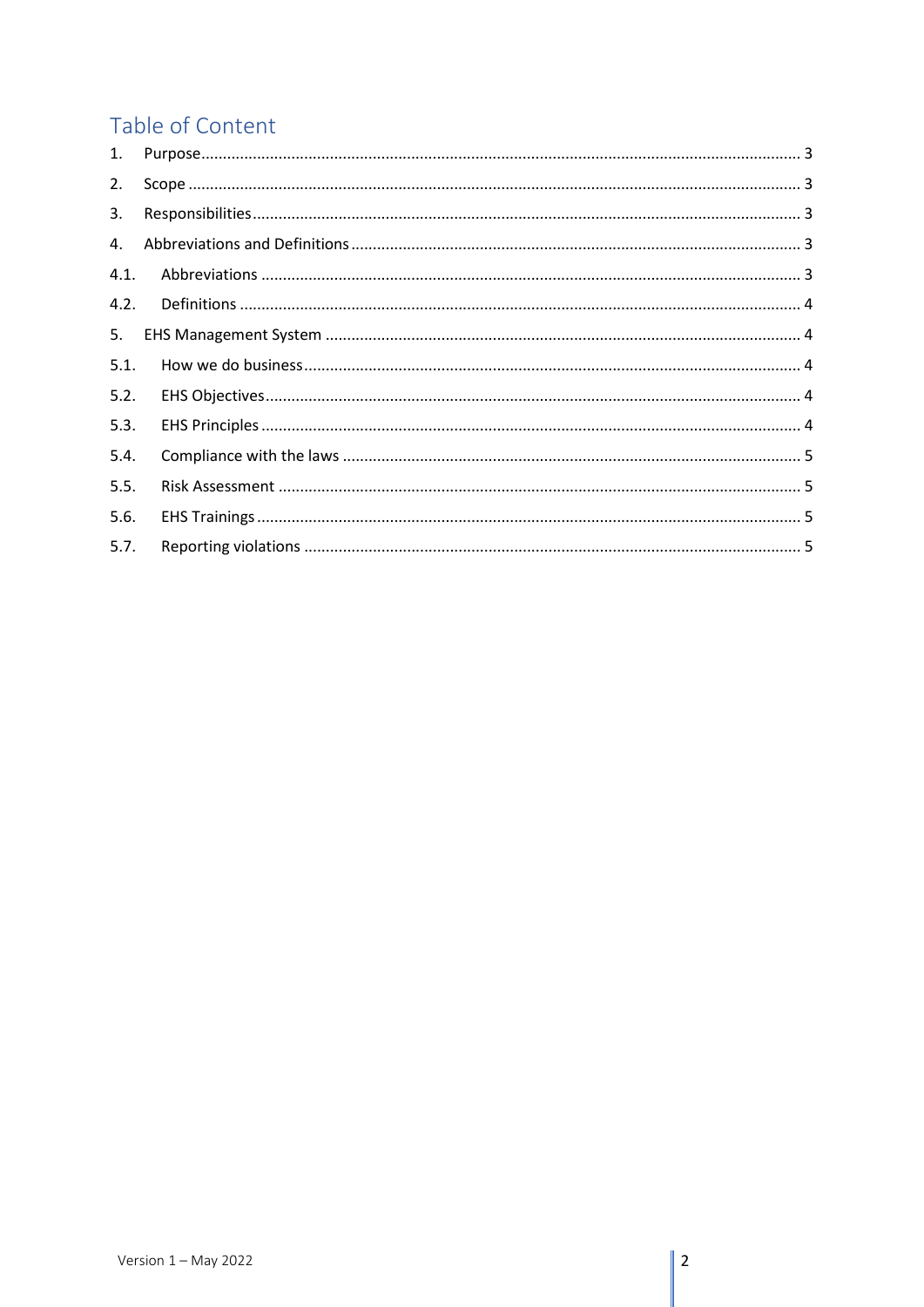#### <span id="page-2-0"></span>1. Purpose

At Affimed, we are a team of innate immunity experts working tirelessly to bring life-changing treatments to cancer patients around the world.

We are committed to the highest ethical standards and operating in a manner that protects the environment and provides a safe and healthy workplace for all.

This Environment, Health and Safety Policy (the "EHS Policy") guides our actions and tracks key performance indicators to manage our risks and drive continuous improvement in our EHS Management System.

#### <span id="page-2-1"></span>2. Scope

This EHS Policy applies to all Affimed's employees and members of the management board (hereinafter collectively, the "Employees"), and Affimed's affiliates' except of AbCheck s.r.o..

#### <span id="page-2-2"></span>3. Responsibilities

Our Health and Safety Team ensures that our standards of occupational health and safety are compliant with legal requirements. It is strongly embedded in our Compliance Management System.

The Health and Safety Representative who reports directly to the Management Board, acts as an important link between our employees and external occupational health and safety experts supporting us in our efforts to implement and maintain high standards. The Health and Safety Representative plays an important role in maintaining a healthy and safe working environment and in preventing health hazards and occupational accidents.

Our EHS Committee is composed of members of the HR department, Compliance, our CSO as representative of the Management Board, and external EHS experts, and has the following tasks:

- Analysis of health and safety hazards
- Advice on preventive measures against health and safety hazards
- Monitoring of the implementation of such preventive measures
- Development of an Occupational Health and Safety Management System

Our line managers are responsible for implementing EHS measures. We expect managers to be familiar with the applicable EHS laws, regulations and internal policies, to ensure that their direct reports have mandatory training on EHS requirements, and to supervise their direct reports with respect to EHS compliance requirements and activities.

All Employees must be aware of their personal responsibility for preventing EHS risks and damages. Moreover, all Employees are encouraged to proactively submit their improvement suggestions for EHS or to report possible violations of the respective rules according to the Speak Up Policy.

# <span id="page-2-4"></span><span id="page-2-3"></span>4. Abbreviations and Definitions

#### 4.1. Abbreviations

| EHS        | Environment, Health and Safety  |
|------------|---------------------------------|
| HR         | Human Resources                 |
| <b>CSO</b> | <b>Chief Scientific Officer</b> |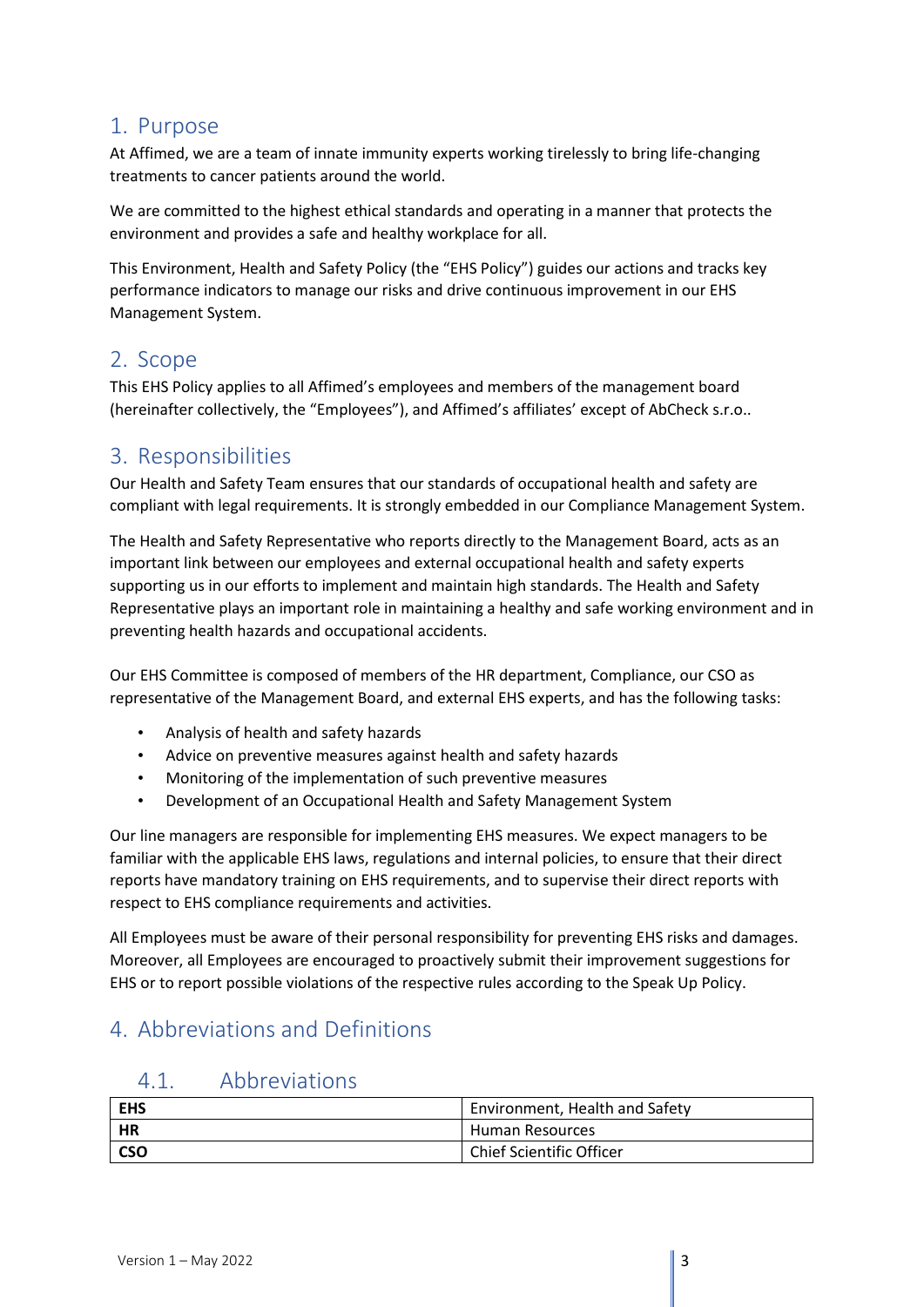### <span id="page-3-0"></span>4.2. Definitions

| <b>Health and Safety Team</b>           | Team whose responsibility is to ensure the     |
|-----------------------------------------|------------------------------------------------|
|                                         | company's compliance with occupational health  |
|                                         | and safety regulations.                        |
| <b>EHS Committee</b>                    | The EHS Committee has the task of advising on  |
|                                         | occupational health and safety and accident    |
|                                         | prevention matters.                            |
| <b>Occupational Health and Safety</b>   | A multidisciplinary field concerned with the   |
|                                         | safety, health, and welfare of people at work. |
| <b>Health and Safety Representative</b> | The Health and Safety Representative is        |
|                                         | responsible for the implementation of an       |
|                                         | Occupational Health and Safety Management      |
|                                         | System.                                        |
| <b>EHS Management System</b>            | EHS Management System is the practice of       |
|                                         | procedures aimed at ensuring the safety of     |
|                                         | workers.                                       |

### <span id="page-3-2"></span><span id="page-3-1"></span>5. EHS Management System

#### 5.1. How we do business

EHS is a long-term value driver for our company and given top priority. Our EHS Management System includes objective setting, risk assessment, the development of preventive measures, training, and a reporting mechanism.

# <span id="page-3-3"></span>5.2. EHS Objectives

Our goal is to eliminate all avoidable work-related accidents and to continuously reduce and eliminate potential risks. We aspire to continuously reduce our CO2 emissions and energy consumption, to avoid waste to the extent possible, and to increase the share of renewable, recycled, and recyclable materials that we use. We strive to regularly measure our success against these objectives and to publish our efforts and accomplishments where commercially reasonable.

# <span id="page-3-4"></span>5.3. EHS Principles

Our EHS Principles are based on applicable EHS laws and include:

- Protecting ourselves and other people takes top priority
- All hazards for all types of workplaces must be assessed and addressed
- Only tested and safe work equipment may be used
- All Employees receive EHS training at least once a year
- Emergency procedures at Employees' workplaces (conducted in the event of an accident or a fire) are organized at least once a year
- First aid staff and fire protection assistants ensure the health and safety of our Employees in emergency situations
- Environmental protection and resource conservation, especially regarding energy, emissions, water and waste, are a priority in our day-to-day work